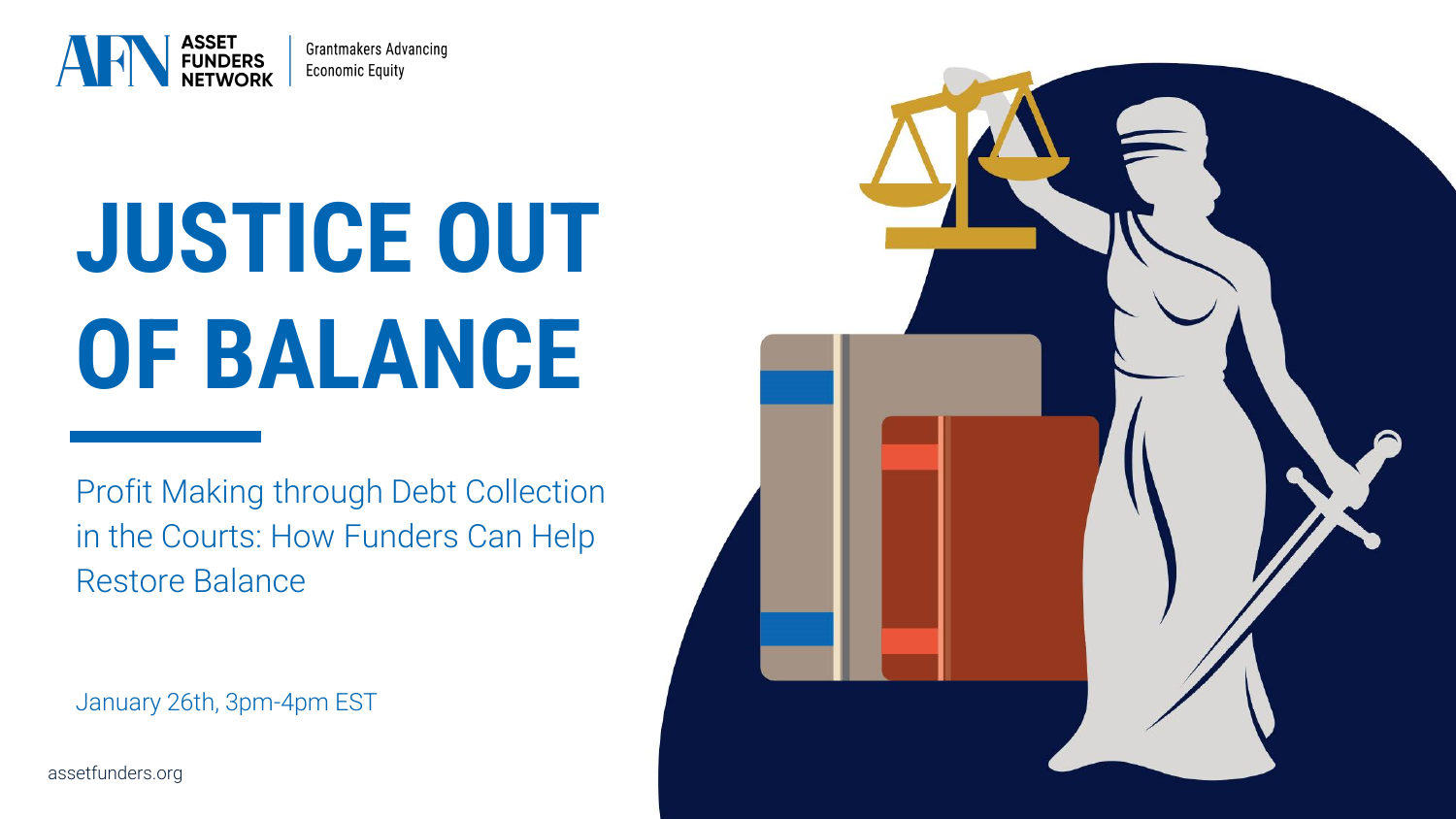

**Grantmakers Advancing Economic Equity** 

AFN is the leading national grantmaker membership organization focused on advancing equitable wealth building and economic mobility.

> Broaden your Knowledge Base  $\vert \checkmark \vert$

- Connect to a Powerful National Network
- Amplify your Impact  $|\mathcal{V}|$
- Collaborate for Influence



AssetFunders.org

**Housing** 

The Wealth **Gap**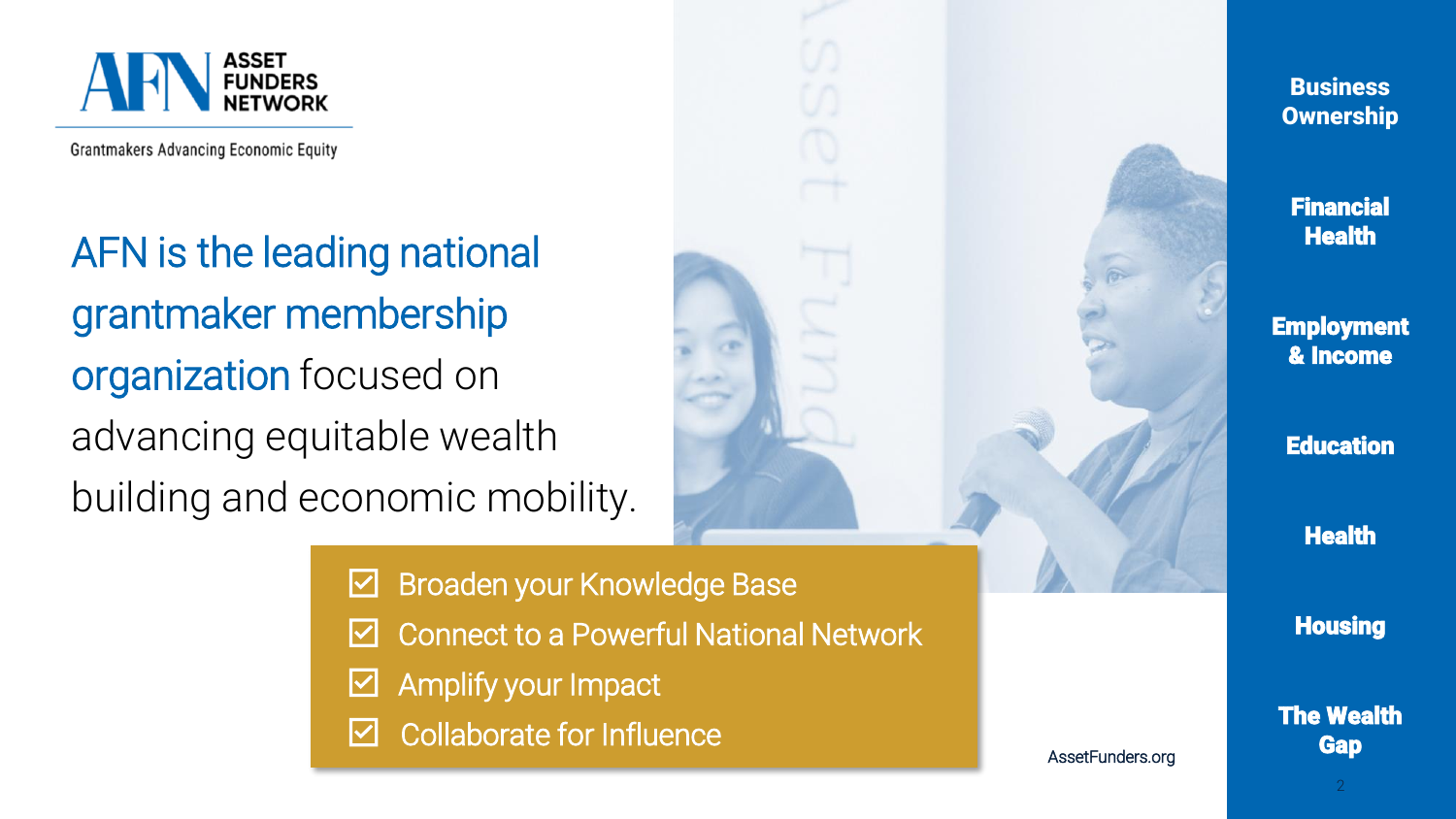## **WEBINAR CONTROL PANEL**



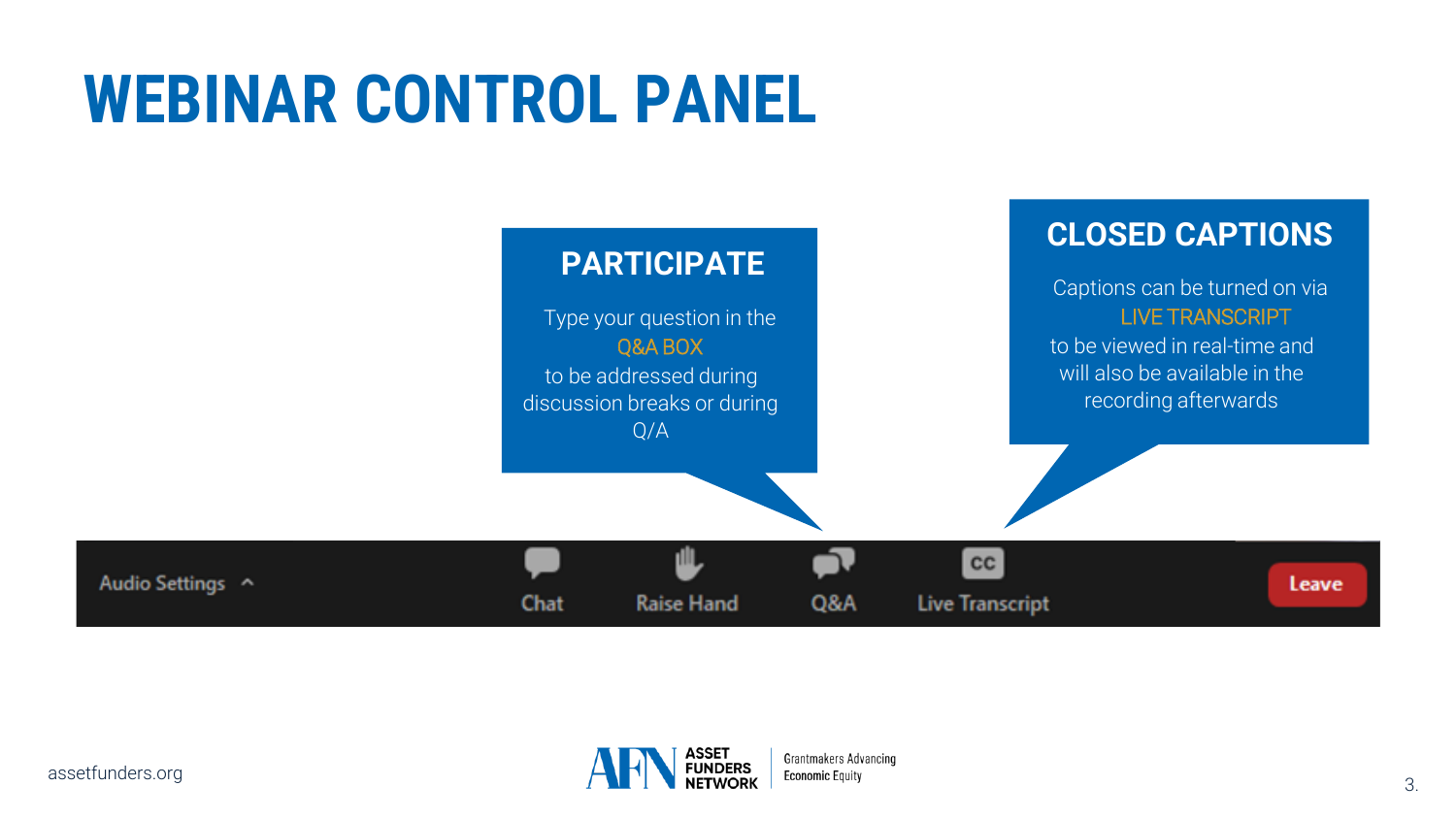### **SPEAKERS**



**Velvet Bryant** *(moderator)* Asset Funders **Network** 



**Joe Antolín**

Asset Funders Network



**John Bouman**

Legal Action Chicago



**Jennifer Bentley**

Michigan State Bar Foundation

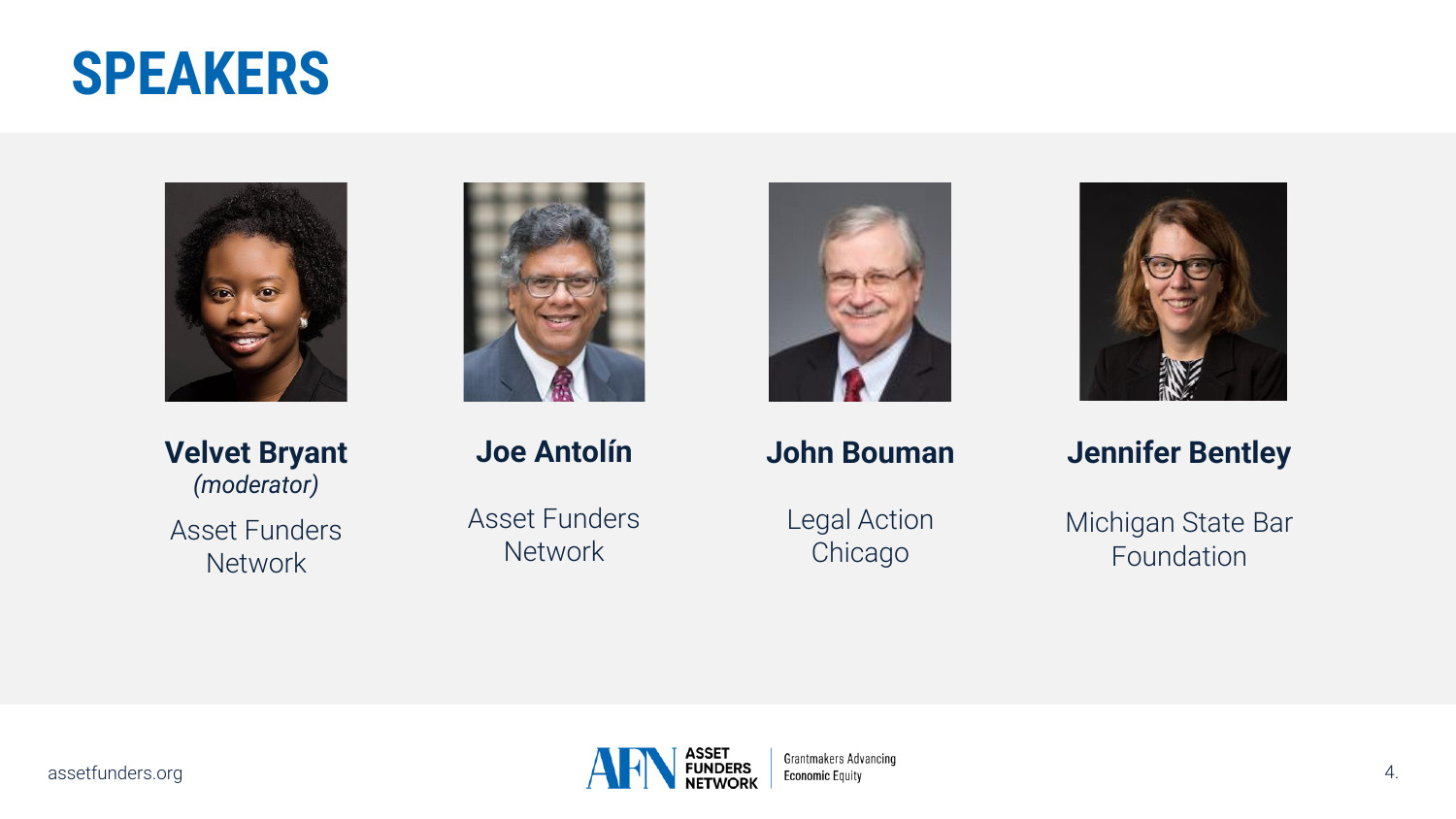### Thank you to our brief sponsor:

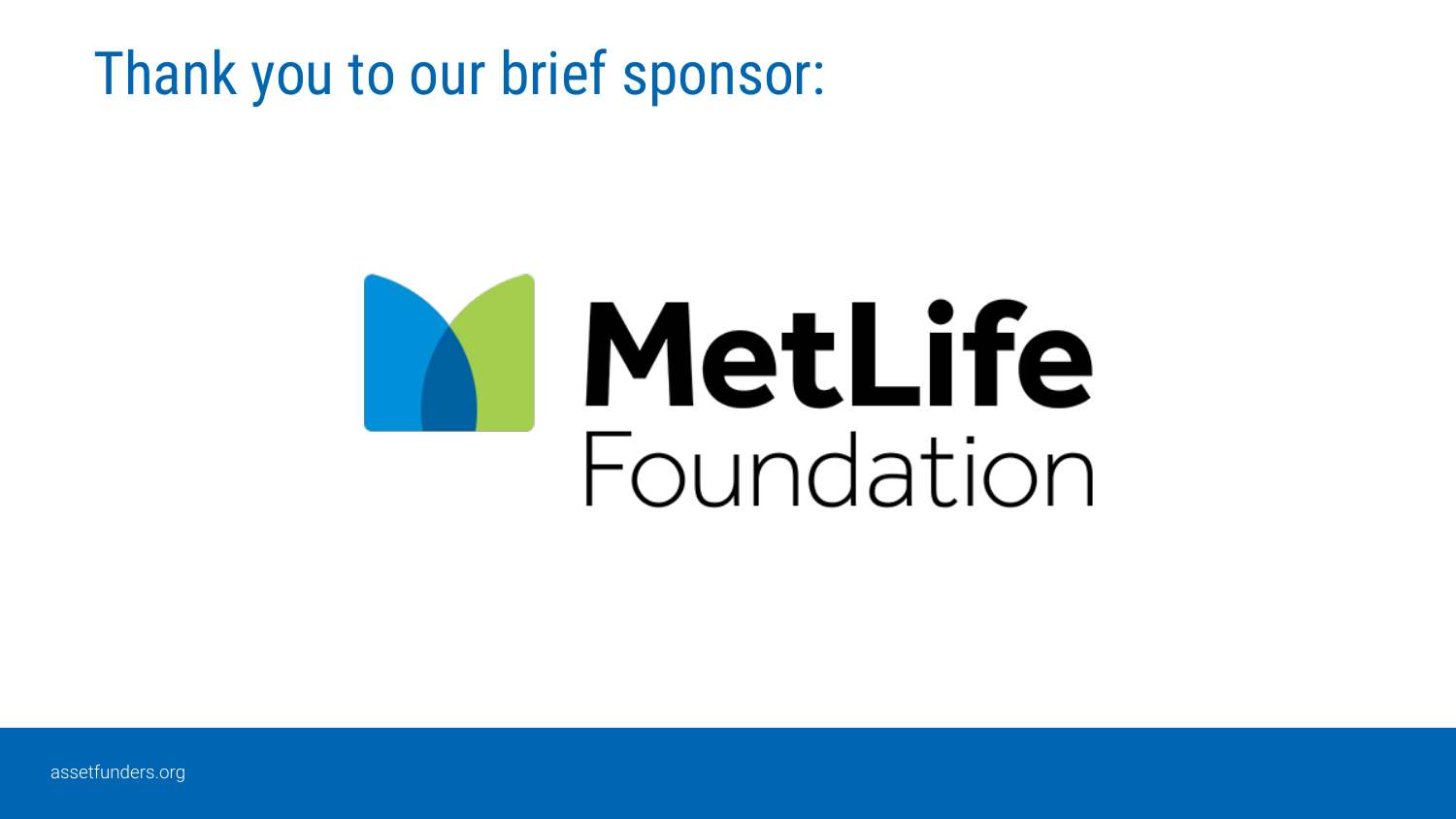

Grantmakers Advancing **Economic Equity** 

# **JUSTICE OUT OF BALANCE**

Profit Making through Debt Collection in the Courts: How Funders Can Help Restore Balance

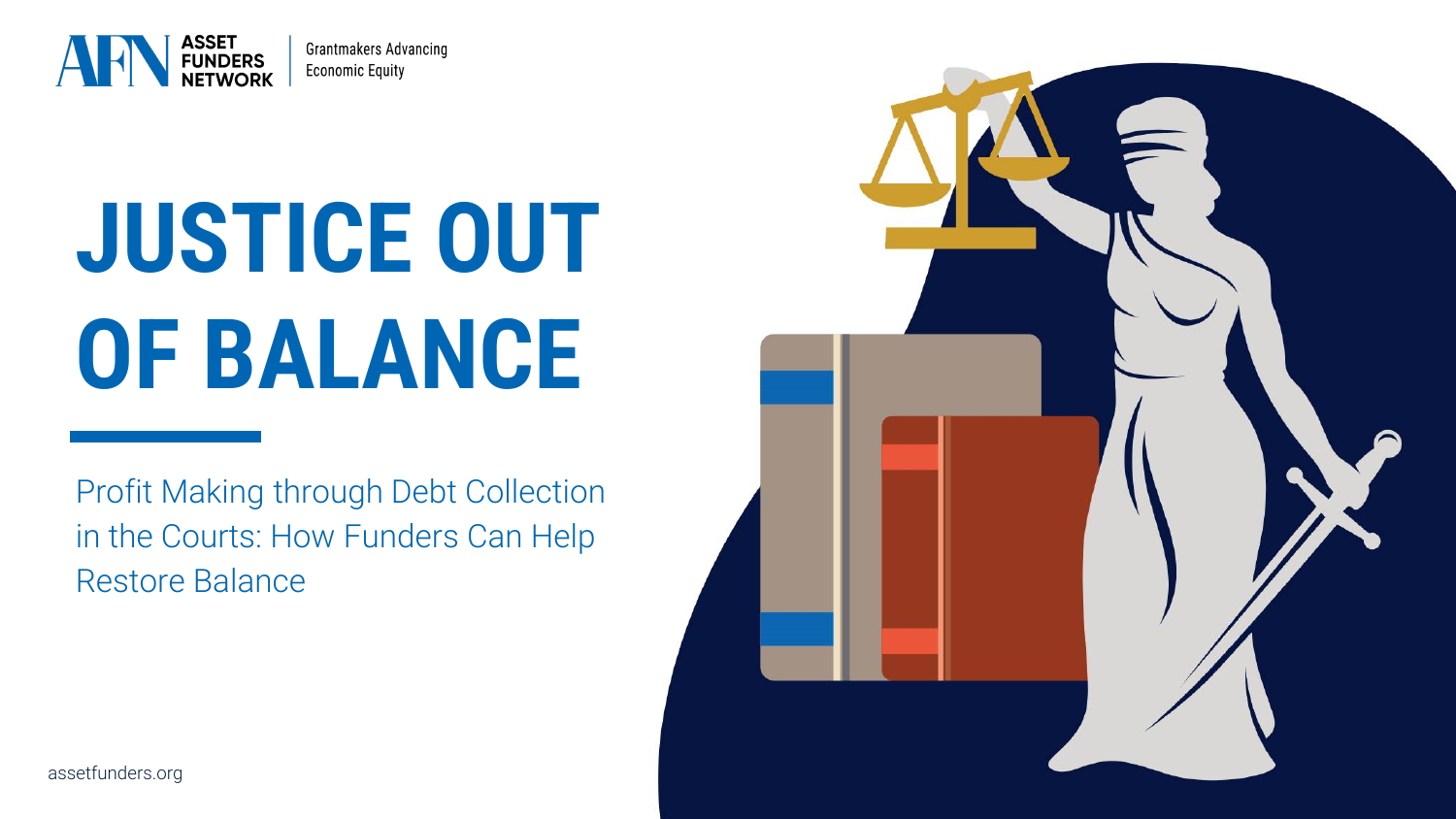

## Brief Author:

## JOHN M. BOUMAN Director, Legal Action **Chicago**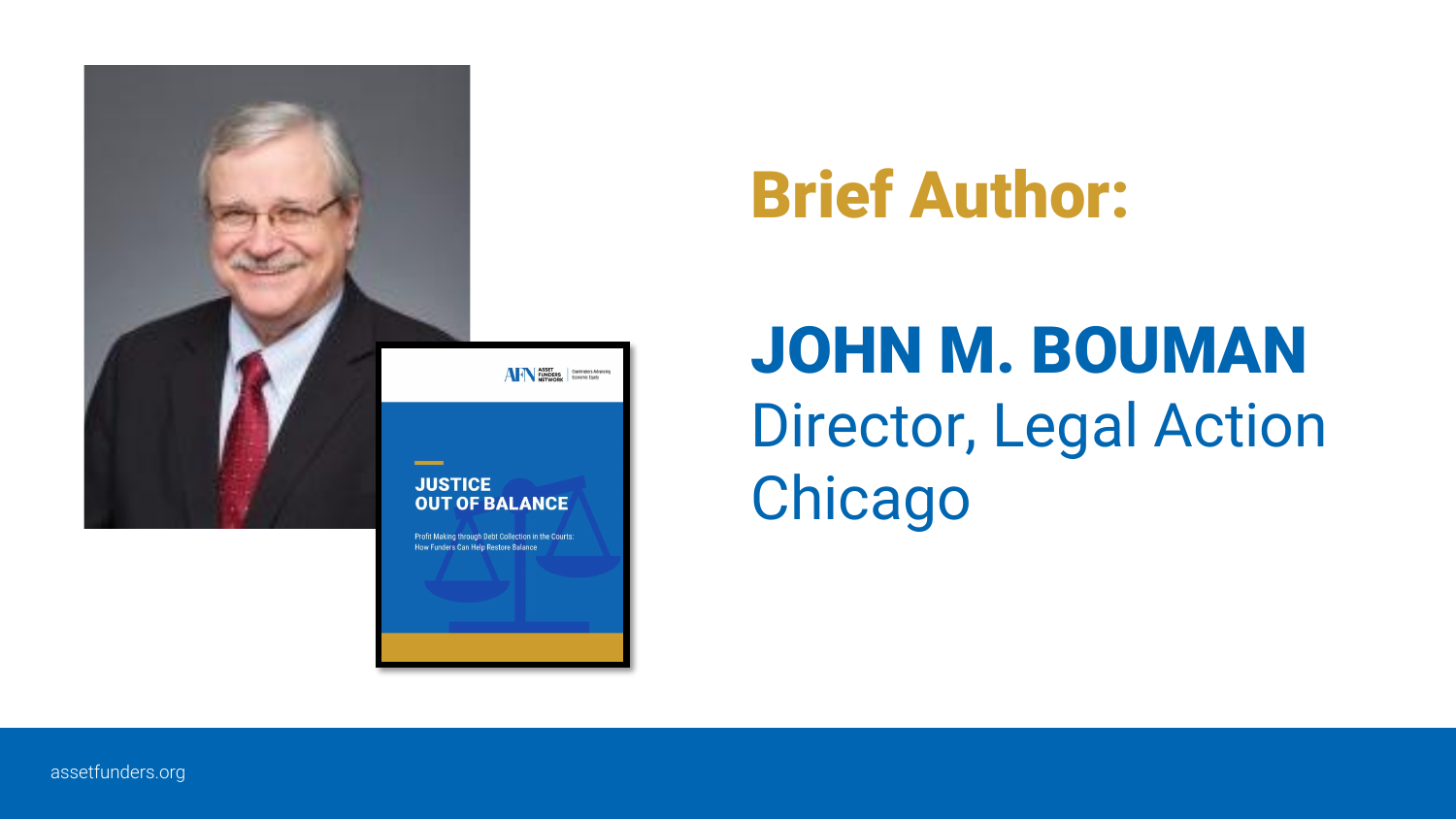#### **Value of Debt Bought by Debt Buyers**



**Disruption to the debt collection system is needed to advance economic equity.** 

Creditors bundle overdue debts and sell to debt buyers for pennies on the dollar, then write off the debts.

No guarantee of accurate information on the debtor or the debt amount.



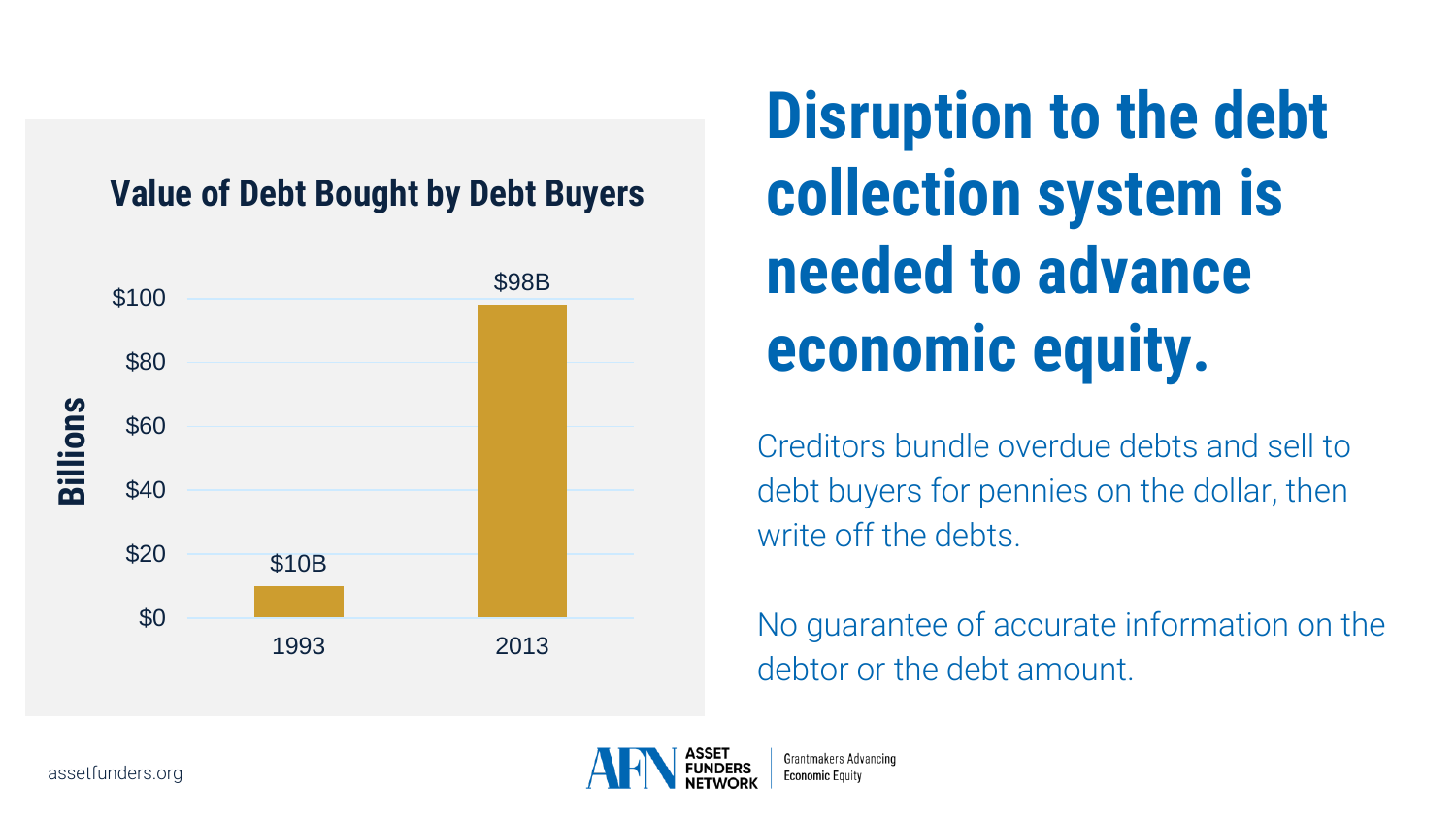**Width Contracts STYLE 2 advancing The current system is not equity.**

- Unreliable information about debtor and debt amount.
- Lack of meaningful notice and scheduling
- Default judgments has become the norm.
- Collectors have all the court-aided tools to carry out aggressive wage and wealth-stripping.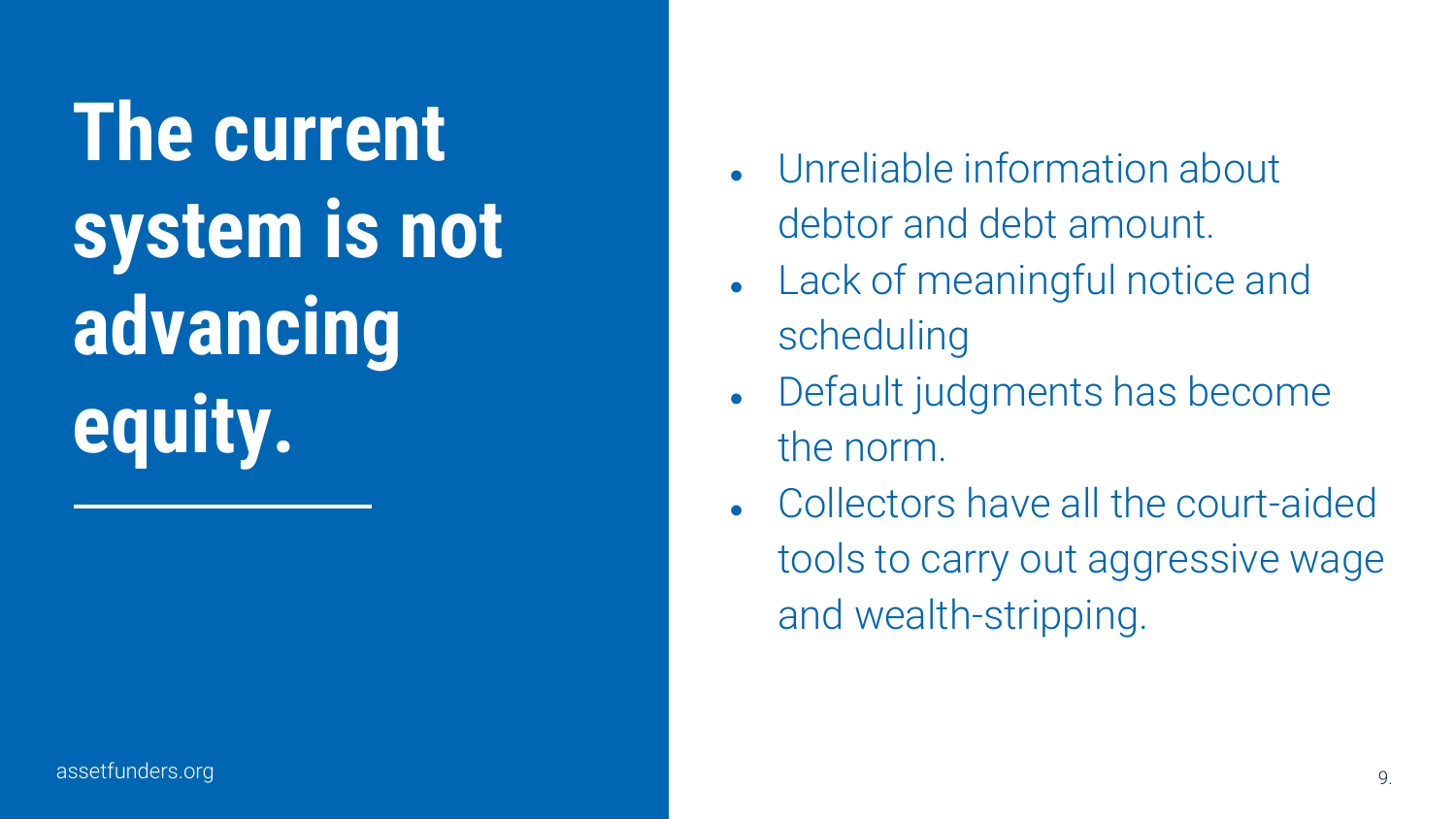**Current debt collection practices undermine funder investments to address the racial wealth gap.**

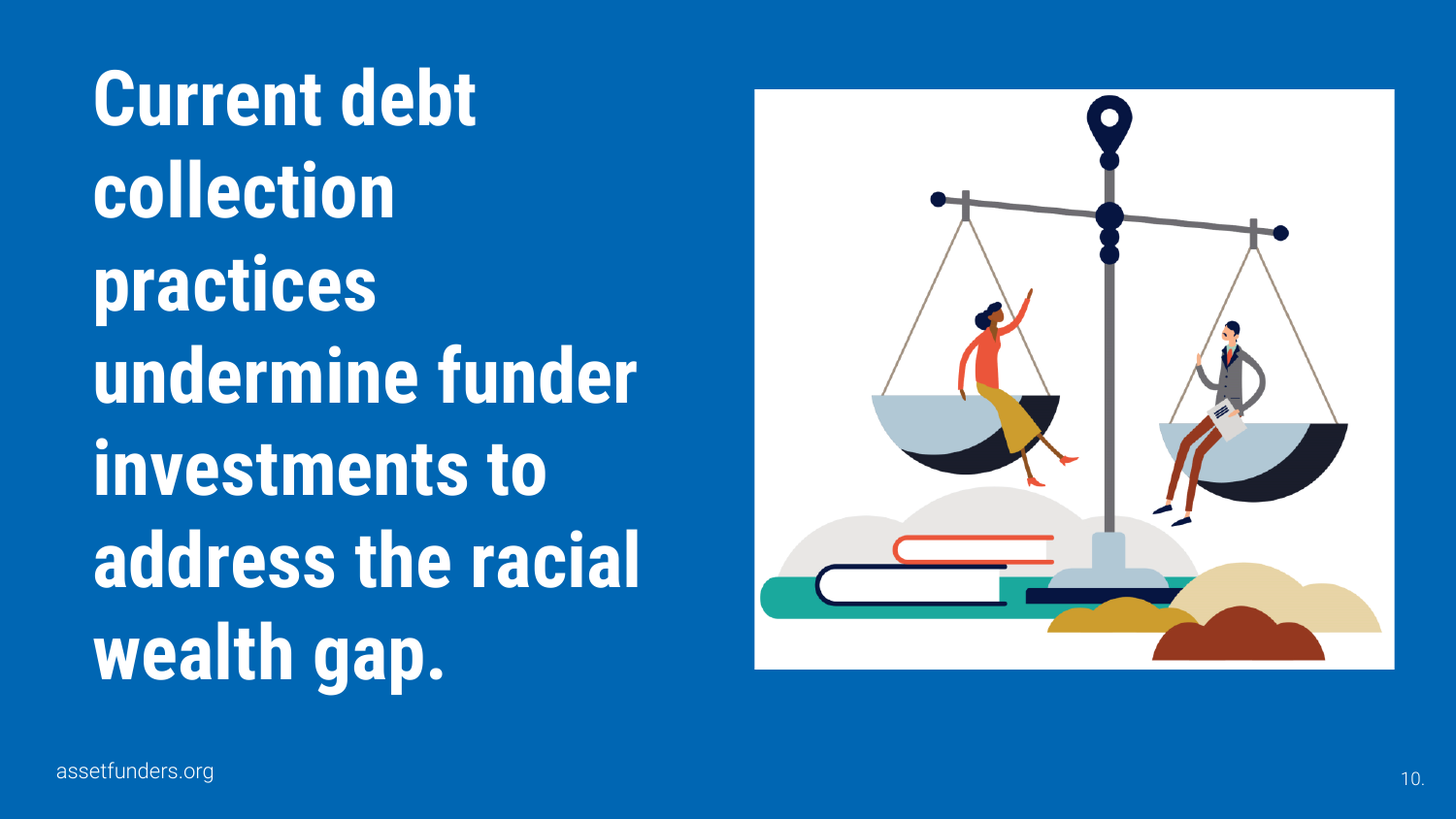# **Now, it is time to prevent further harm.**

Funders can work in partnership with people directly impacted by debt collection, legal and policy advocates, practitioners, public agencies, judges and researchers to help restore balance within the courts.



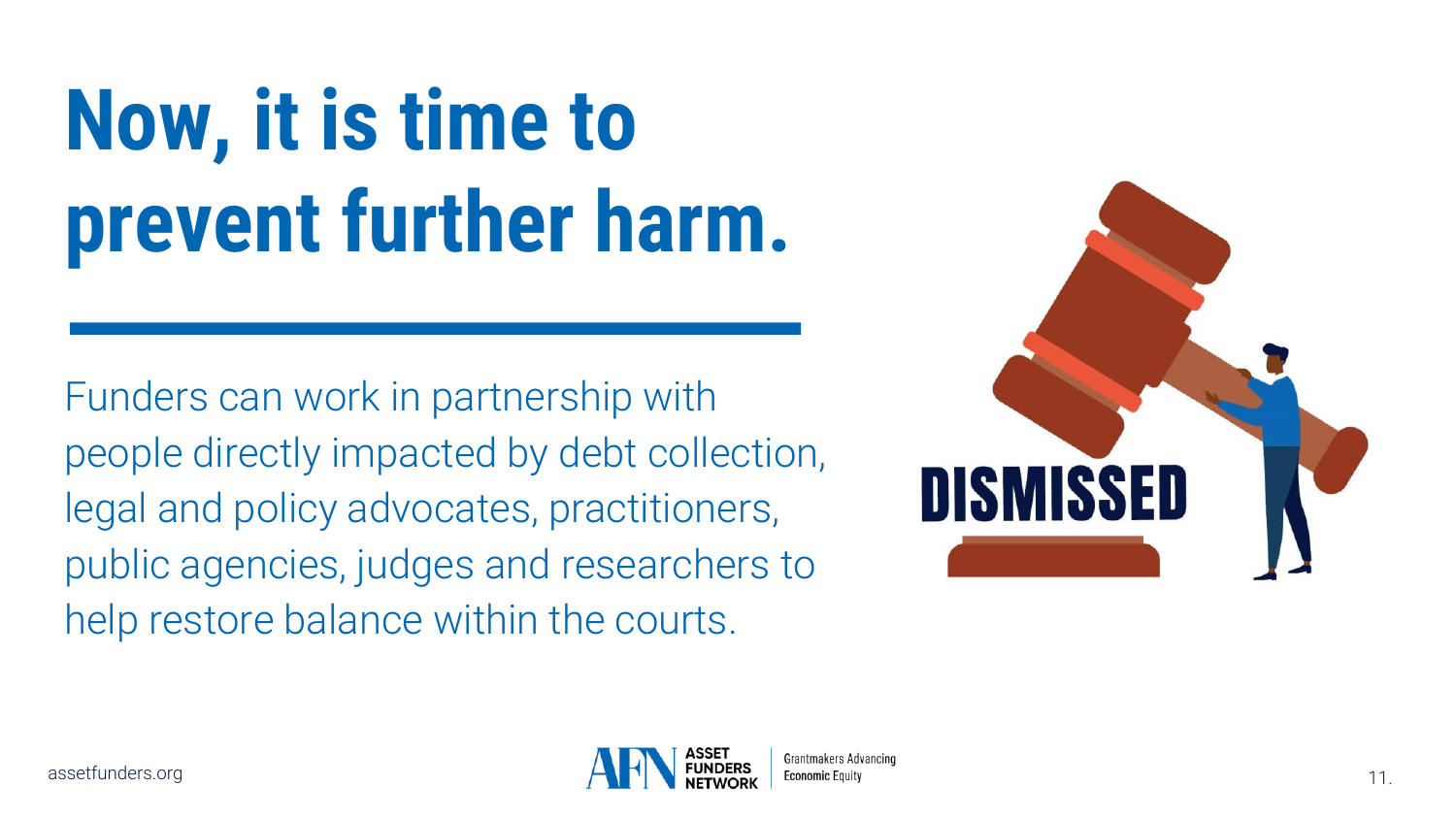### **HEADING HEADING Balance. Funders Can Help Restore**

### Support reform agendas that:

- Make legal representation more accessible
- Improve court procedures and rules to increase plaintiff accountability, promote fairness, reduce defaults
- Improve courts' data-keeping and selfmonitoring to promote fairness and constant improvement
- Protect more wages and assets from creditors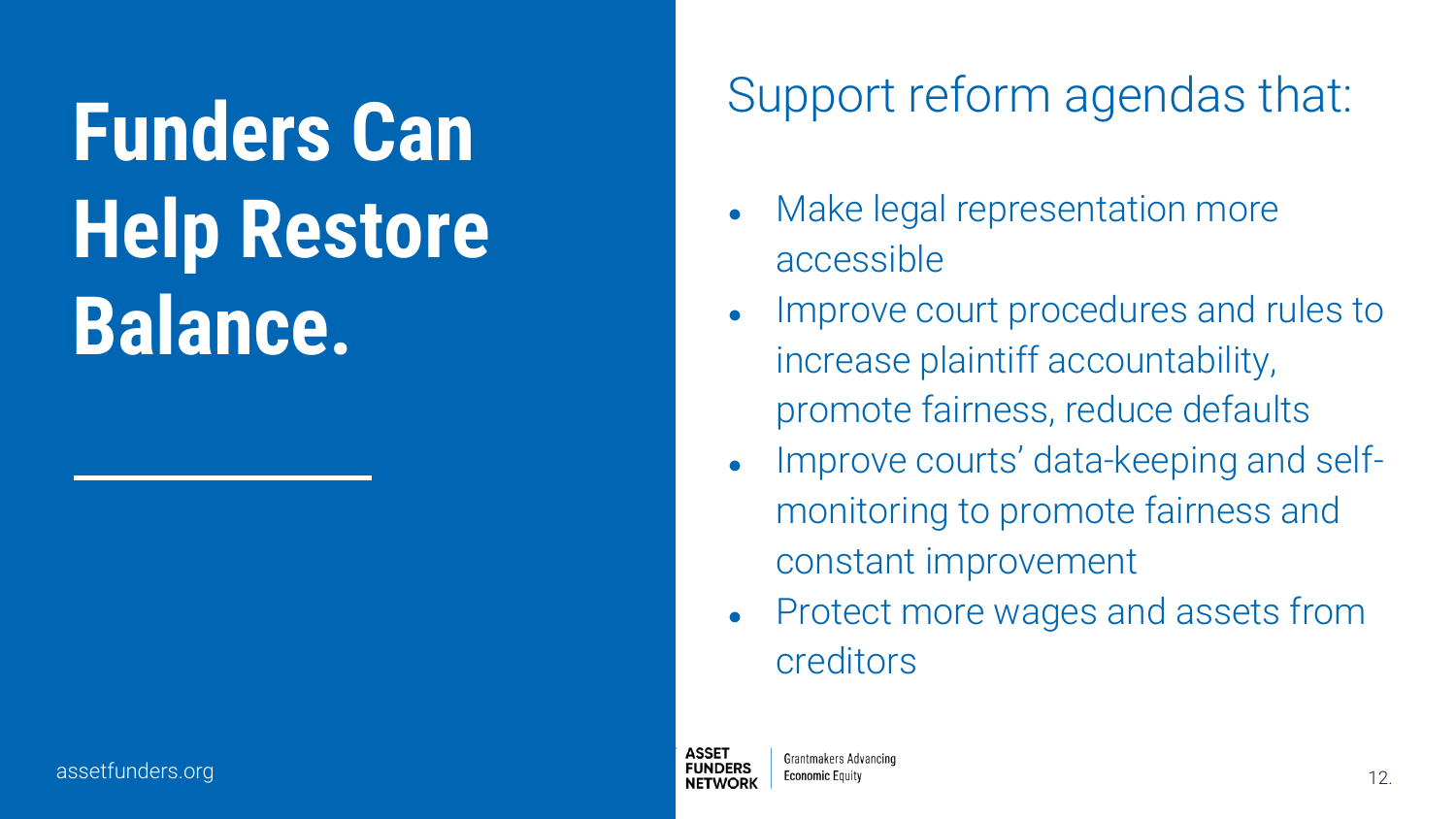### Contact Information

John Bouman **Director** Legal Action Chicago [jbouman@legalactionchicago.org](mailto:jbouman@legalactionchicago.org)



Grantmakers Advancing **Economic Equity** 

#### **JUSTICE OUT OF BALANCE**

**BETH TO INSERT** 

Profit Making through Debt Collection in the Courts: How Funders Can Help Restore Balance